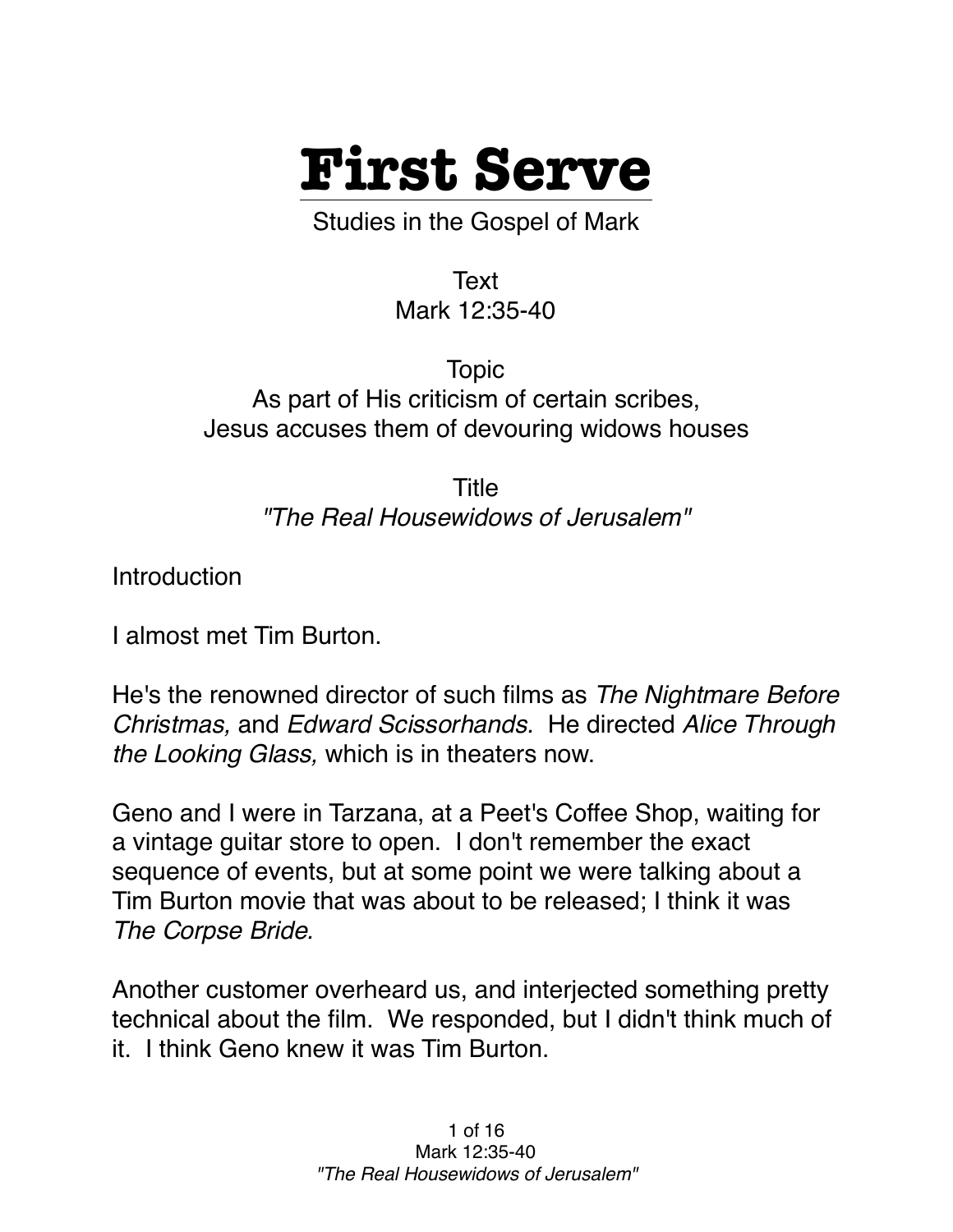My second clue came when the barista called him, "Tim."

In my defense, I'd never seen a picture of Tim Burton, so I did not recognize him. Nevertheless it was an epic celebrity fail.

A much bigger fail can be found in our passage. **The first century Jewish religious authorities failed to recognize Jesus as their Messiah.** 

True, they had never seen a photo of their Messiah; but their Scriptures presented a pretty good word picture of Him.

Their problem was they were only considering part of the picture painted by God's Word.

You and I have never seen a photo of Jesus; but we have a complete picture of Him, now that we have both the Old and the New Testaments.

It's important we see Jesus as He truly is revealed, in every facet, if we are to succeed in revealing Him to a world perishing and in need of the salvation He offers.

I'll organize my thoughts around two questions of my own: #1 Are You Revealing Jesus As He Is Presented In The Word?, and #2 Are You Revealing Jesus As You Are Present In The World?

#1 Are You Revealing Jesus As He Is Presented In The Word? (v35-37)

Speaking of the movies, a common plot-point is for the king or prince, or the queen or princess, to throw on a disguise and go out among the common people.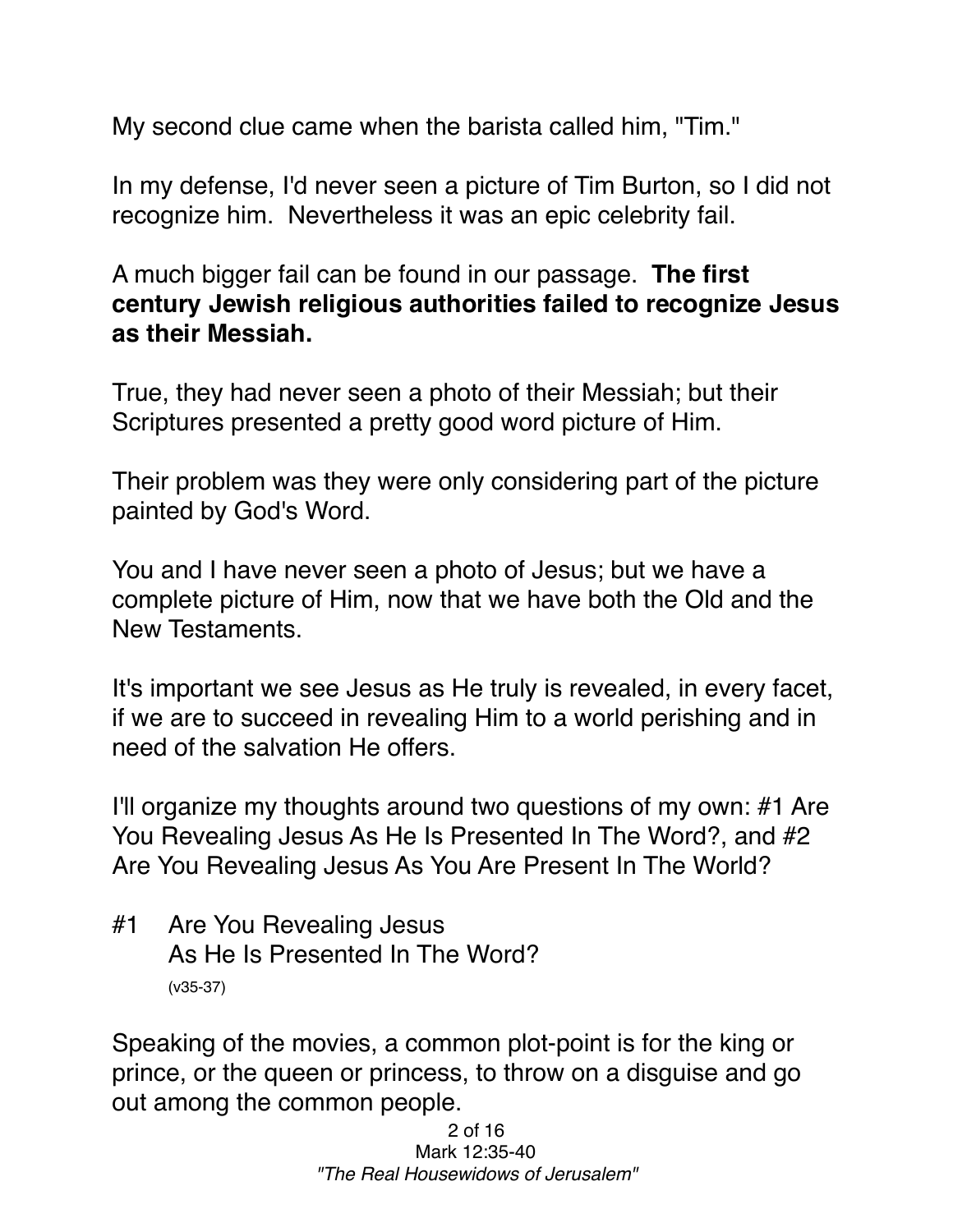Think Aladdin in the Disney animated feature named after him. Jasmine is in the marketplace, in disguise. She sees a little boy struggling to grab an apple off a cart, so she gives it to him. The vendor thinks she's stealing it, and threatens to cut off her hand, until Aladdin swoops in and saves her.

**Jesus wasn't in disguise.** It's just that the Jews weren't thinking their Messiah would be more than a man. They *could* have known, but they were only seeing part of what their Scriptures said about Him.

In our verses, Jesus is going to give them the whole picture.

Mar 12:35 Then Jesus answered and said, while He taught in the temple, "How is it that the scribes say that the Christ is the Son of David?

"Answered" doesn't mean that Jesus was asked a question. He was responding to being peppered with questions. Having answered everything thrown at Him, He now had a question of His own.

He was addressing His own disciples, but there were plenty of scribes within earshot.

We need a name for this kind of evangelism - where you are having a private conversation that is purposely loud enough for others to hear.

How about, "Loud-missions?" Or, "Amplified Bible?"

Scribes were the revered teachers of the Scriptures. Both the Pharisees and the Sadducees had scribes. The common people depended upon the scribes to interpret God's Word for them.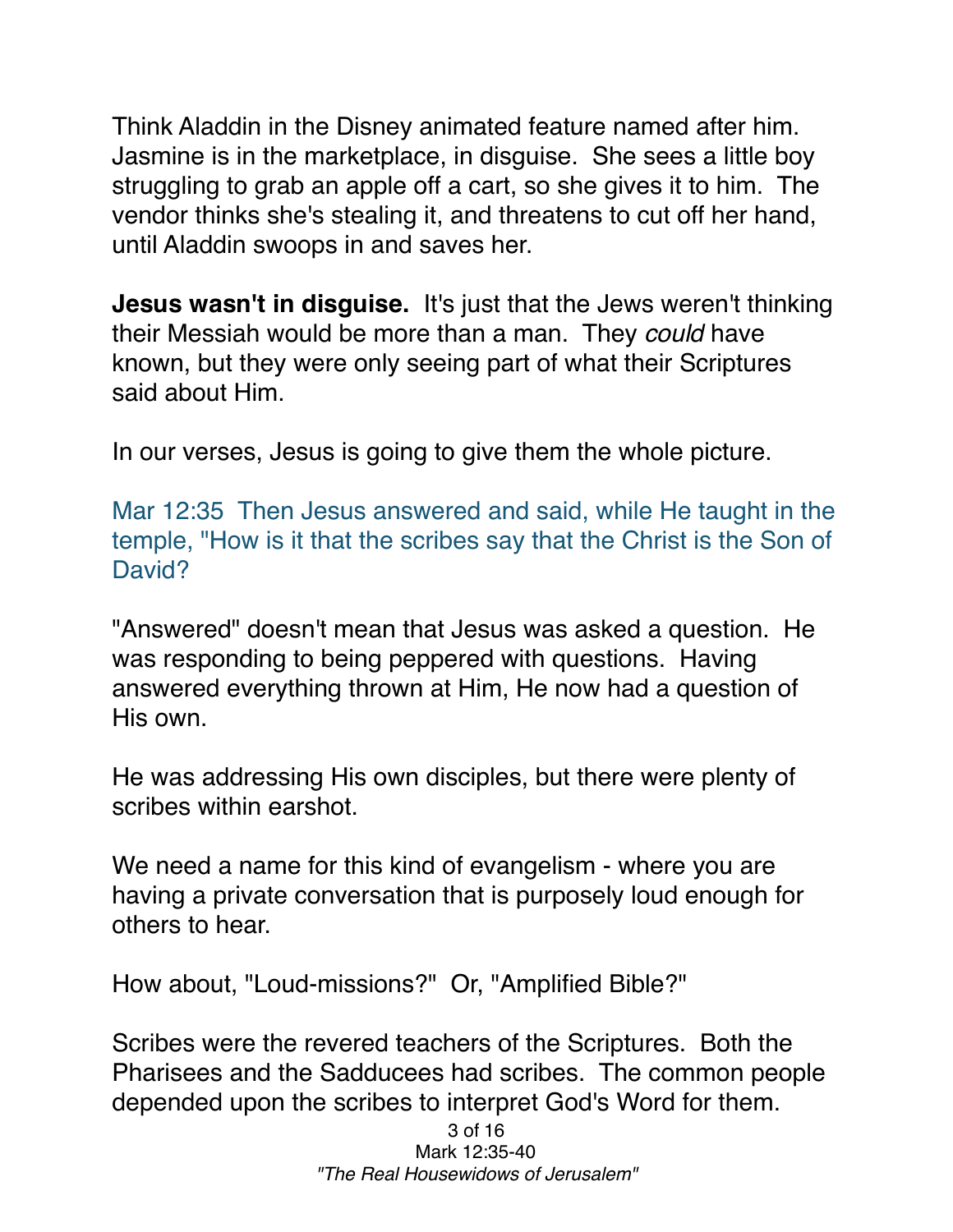They taught, accurately I might add, "that the Christ is the Son of David."

"The Christ" means their Messiah. It is a letter-for-letter translation of the Greek word *christos*, meaning "the Anointed One," which is a translation of the Hebrew word for "Messiah."

The title "the Anointed One" recalls the fact that in ancient times a man was made king by being anointed with oil. It represented the Holy Spirit coming upon him.

The teaching that their Messiah would be a son, the royal heir, of David, was strongly taught in the Scriptures. For example:

Psa 89:3 "I have made a covenant with My chosen, I have sworn to My servant David: Psa 89:4 'Your seed I will establish forever, And build up your throne to all generations.' "

Psa 132:11 The LORD has sworn in truth to David; He will not turn from it: "I will set upon your throne the fruit of your body.

Jesus was, of course, a physical descendant of David, "the fruit of [his] body" - otherwise the Jews could have immediately countered any claim He might have to be their Messiah.

Here is where it gets interesting. Jesus quoted another Scripture that the scribes knew described their Messiah.

Mar 12:36 For David himself said by the Holy Spirit: 'THE LORD SAID TO MY LORD, "SIT AT MY RIGHT HAND, TILL I MAKE YOUR ENEMIES YOUR FOOTSTOOL." '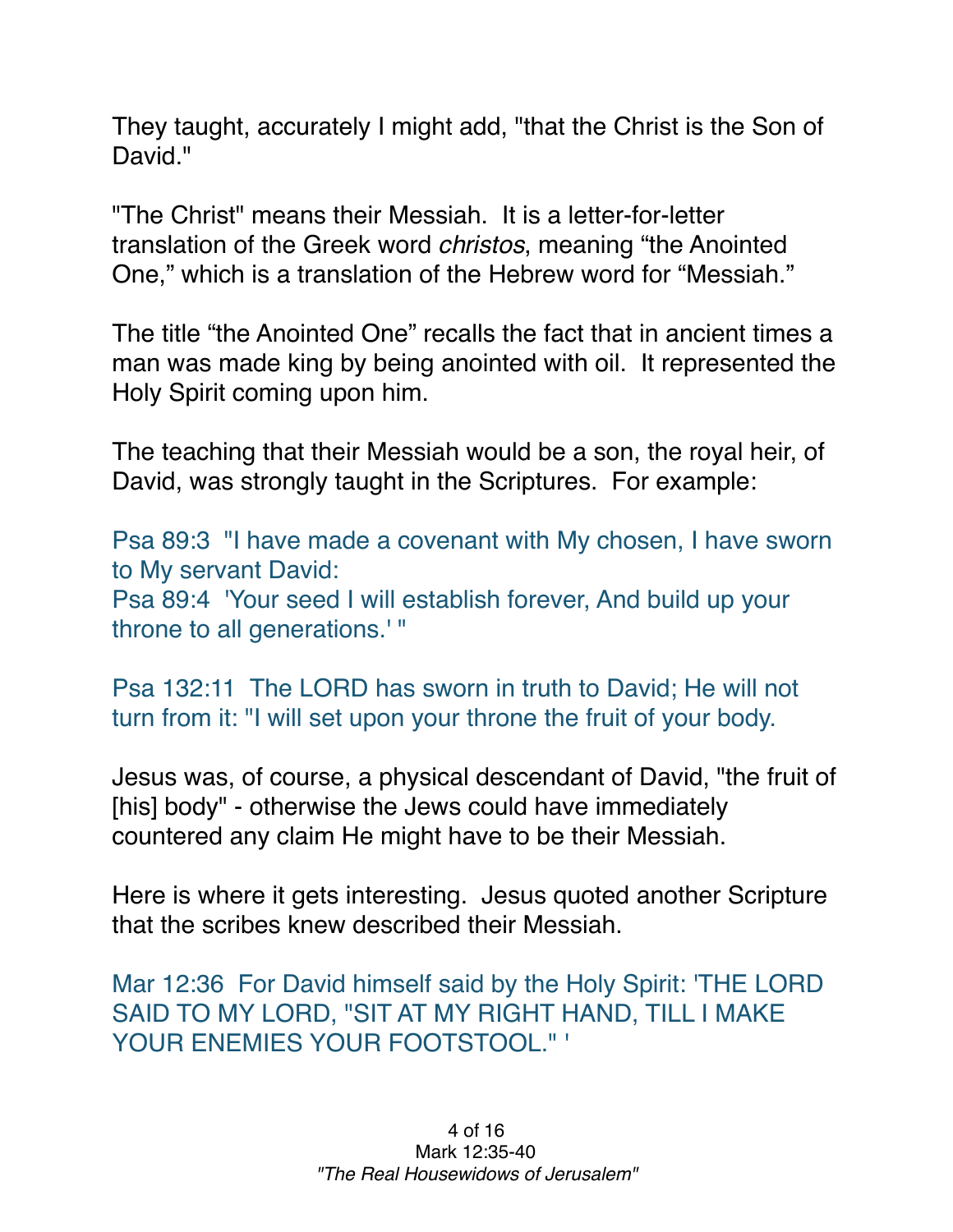Notice that it says "David himself said by the Holy Spirit." It's quite an incredible phrase. It teaches the divine inspiration of the Scriptures.

The biblical doctrine of inspiration is not dictation. As evangelicals, we view the Bible as a genuinely human product, but one whose creation was superintended by the Holy Spirit, preserving the authors' works from error without eliminating their specific concerns, situation, or style. We call it "verbal, plenary inspiration of the original manuscripts," by which we mean that each word (not just the ideas or concepts) was meaningfully chosen by the human author under the superintendence of God.

The verse is from Psalm 110. It is one of the most quoted psalms in all the New Testament - five times directly, and other times indirectly. It is maybe the most quoted Old Testament verse.

The heart of interpreting it, or misinterpreting it, has to do with identifying who David is talking about when he says "My Lord."

I get the impression from Jesus that the scribes passed over this question. They knew it was a description of their Messiah, but they could not make sense of it.

I can tell you what at least some Jewish scholars say today to try to make sense of it. First, they argue that the two words for "Lord" are different; and they are correct. The first is YHWH, "Jehovah," while the second is the Hebrew word, *Adonai*, meaning "my Lord" or "my master." They therefore say that the second reference is to a mere man.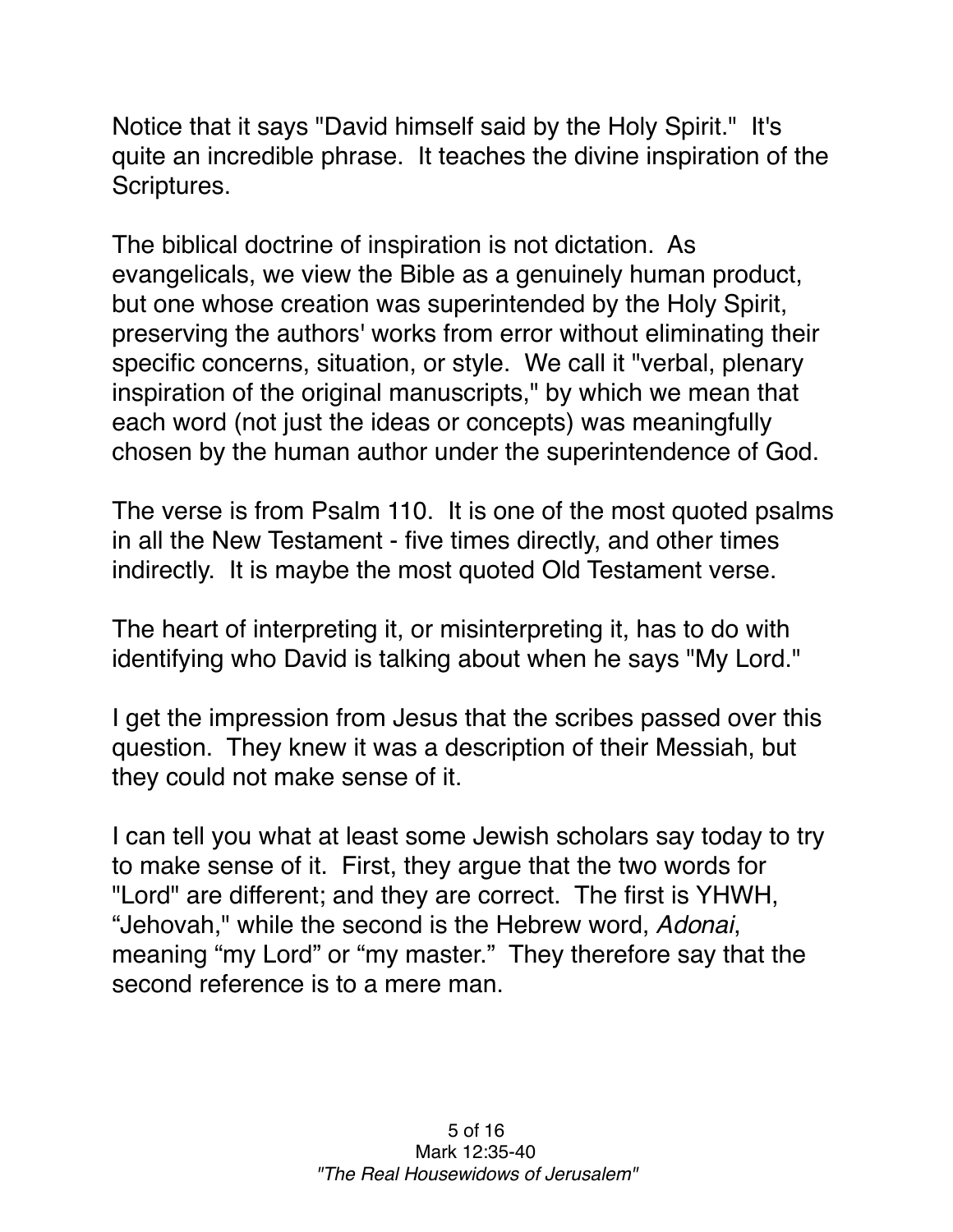The kind of master that is meant, however, is made clear in the whole psalm. The psalm shows that the reference is to One who is *more* than a mere man. It is clear in context that both names refer to Persons of the Godhead.

Second, Jewish scholars argue that, since this was a psalm, it was meant to be sung by the Levites about David himself, *not* about a descendant of his.

Sorry; wrong. Because, if that were true, *Jesus Himself was misinterpreting it.* 

In the next verse, it is clear that Jesus was indicating whoever is being described is not David, but is their Messiah who both **preceded** David and **descended** from David.

But even more convincing is that Jesus identifies this Person as Himself, even more clearly, at the end of the Revelation, when He says, "I, Jesus... am the Root and the Offspring of David..."

Mar 12:37 Therefore David himself calls Him 'LORD'; how is He then his Son?" And the common people heard Him gladly.

David calls this Person "Lord." He wasn't talking about himself; this is *not* Levites singing *to* or *about* David.

The only possible interpretation was, and is, that this Person both preceded David, and followed him, in history.

Check this out: Jesus wasn't merely talking about the interpretation of some Messianic verse. **He was talking about Himself.**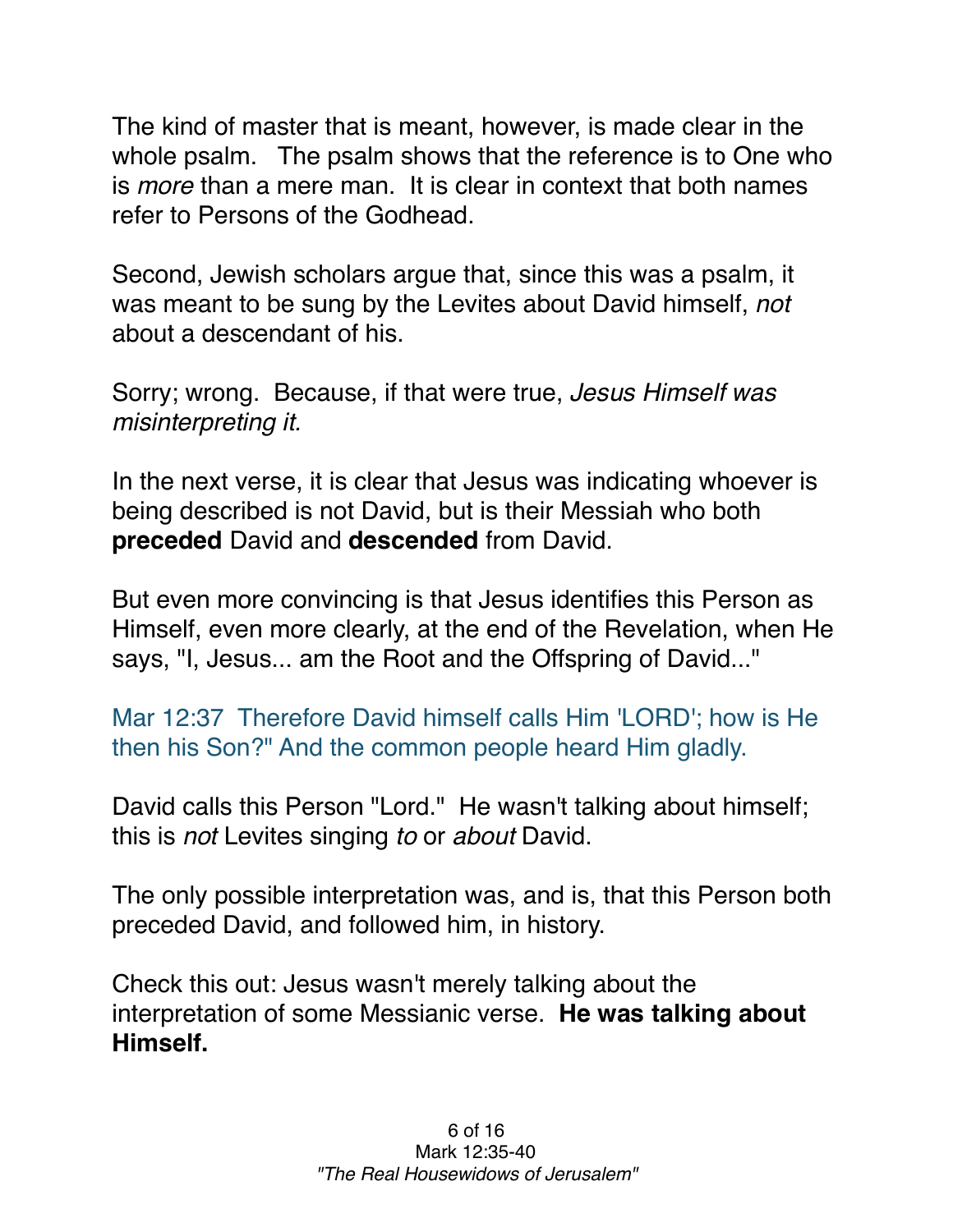Remember, this is occurring during Passion Week. On Palm Sunday the crowds had hailed Jesus as "the Son of David," shouting their *Hosannas!* (Matthew 21:9).

Prior to that, He'd been hailed as the Son of David by others; for example, by blind Bartimaeus (Mark 10).

In effect what Jesus was saying was, "Do you understand that I, the Son of David, am also his Lord; that I, being a man, and David's descendant, preceded him because I am also God?"

Put this teaching together with other verses, e.g., Isaiah 7:14, "Therefore the Lord Himself will give you a sign: Behold, the virgin shall conceive and bear a Son, and shall call His name Immanuel."

That's why I said earlier that the scribes could have known that their Messiah would be more than a mere man.

Next notice the phrase, "SIT AT MY RIGHT HAND, TILL I MAKE YOUR ENEMIES YOUR FOOTSTOOL." '

This verse, these words, are packed full of doctrine. The psalmist foresaw their Messiah being rejected by the Jews, ascending to Heaven to sit at God's "right hand," until He could return as King once all enemies were vanquished.

We have the benefit of hindsight to understand that this is *exactly* what occurred, and is yet unfolding in human history.

The scribes didn't see Jesus as He was drawn for them in their Scriptures. We need to make sure we don't do the same.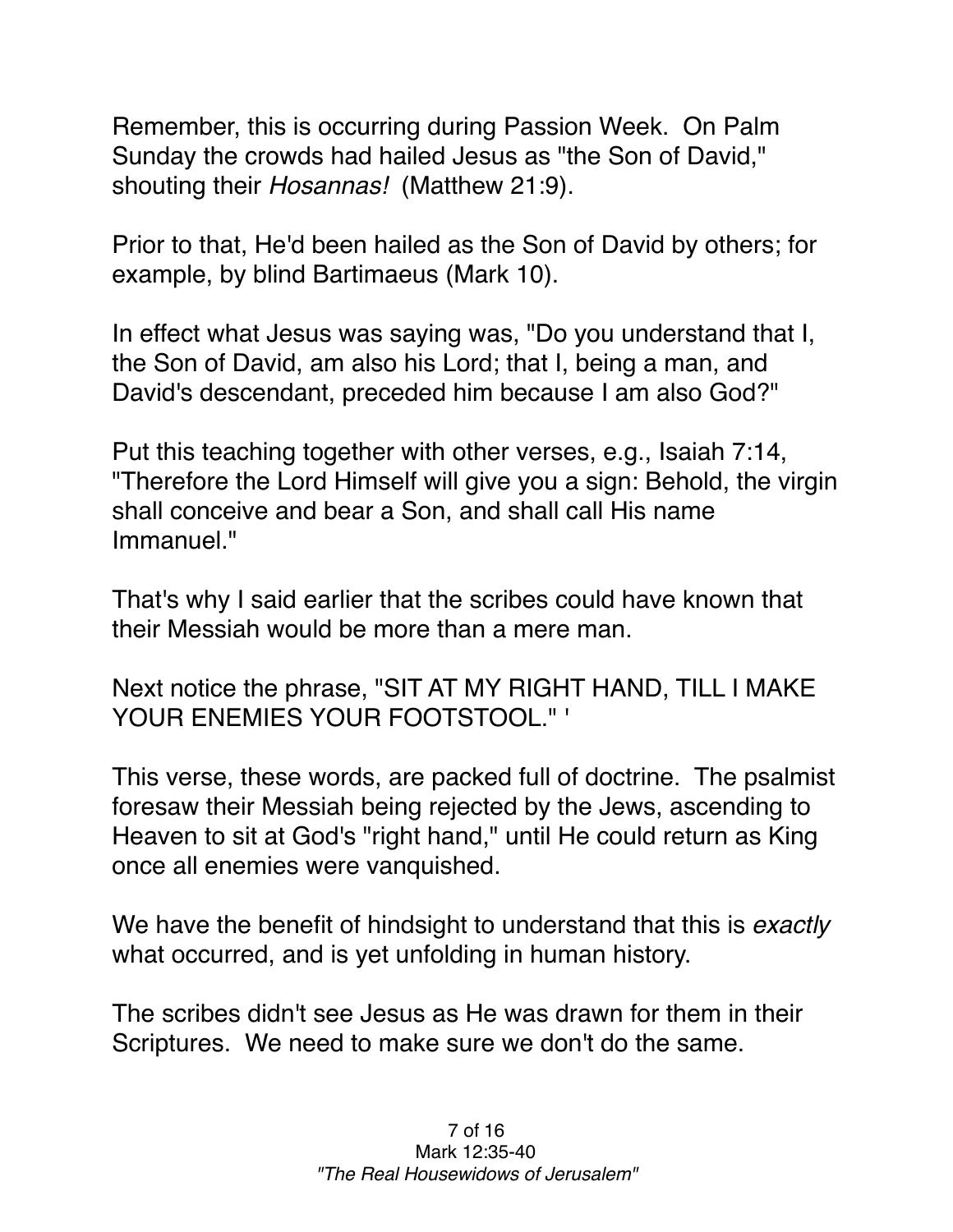In his book, *The Original Jesus,* author and pastor Daniel Darling lists ten Jesus' of our own making. I'll list them, but in the interest of time, I can only expand on one or two or three.

He lists Guru Jesus, Red-Letter Jesus, Braveheart Jesus, American Jesus, Left-Wing Jesus, Dr. Phil Jesus, Prosperity Jesus, Post-Church Jesus, BFF Jesus, and Legalistic Jesus.

Guru Jesus is the wise, winsome, slightly supernatural figure who fits nicely alongside other religious titans like Buddah, Muhammad, Vishnu, and others. This is a safe Jesus, who will only ever tell us good, affirming, uplifting things, but doesn't bother us with dangerous talk of the Kingdom of God.

Braveheart Jesus has come to help men recover their masculinity. This Jesus is a response to a very real crisis in the culture: a crisis of manhood. But a Christ-shaped masculinity isn't defined by hyper-masculine tough talk and cuss words - both of which have become common in pulpits across America.

BFF Jesus is a friend of sinners, who offers personal salvation by faith. However, the BFF Jesus of some of our modern worship songs sounds less like the righteous ruler of Revelation and more like Taylor Swift's ex-boyfriend. He's needy and clingy.

The particular Jesus' listed are the observations of the author. Don't get bogged-down in them, except to see that it is easy to present a wrong, or at least an incomplete, picture of Jesus.

It might be good to ask yourself, "Am I presenting one of these Jesus'? Or maybe some other Jesus?"

Our best defense against drawing the wrong picture of Jesus is the systematic reading and study of the entire Bible.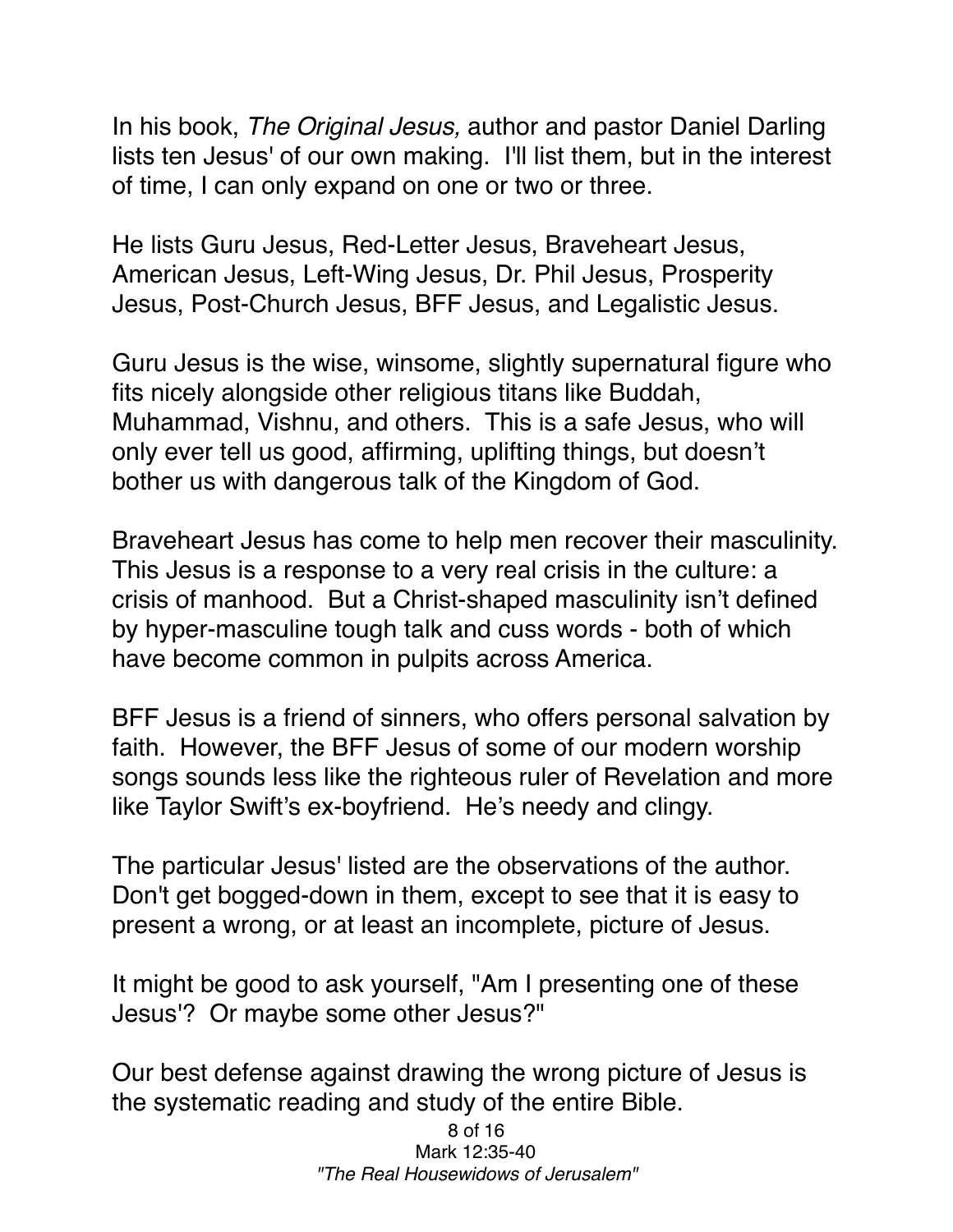The Bible is, after all, about Jesus; He said so Himself:

## Heb 10:7 THEN I SAID, 'BEHOLD, I HAVE COME - IN THE VOLUME OF THE BOOK IT IS WRITTEN OF ME - TO DO YOUR WILL, O GOD.' "

Have you ever seen those renderings of planet earth from space that start to zoom in, getting closer-and-closer, until you see your own house and yard?

The first one I can recall was the opening of the Tom Hanks dark comedy movie, *The Burbs.*

If you only look at the zoomed view, you'll get a totally skewed perspective on the larger world.

Same is true with God's Word. You need all of it, commenting on itself, to get the real Jesus.

We cannot afford to over-emphasize or to under-emphasize anything in the Bible.

The only way I know of doing that is to take it all in, as the inspired word of God, verse-by-verse, chapter-by-chapter, bookby-book, over-and-over again.

Even then, we must be careful to not force upon the words our own political or patriotic or psychological templates. We need a humility of heart, a submission, that allows God to show us the Original Jesus.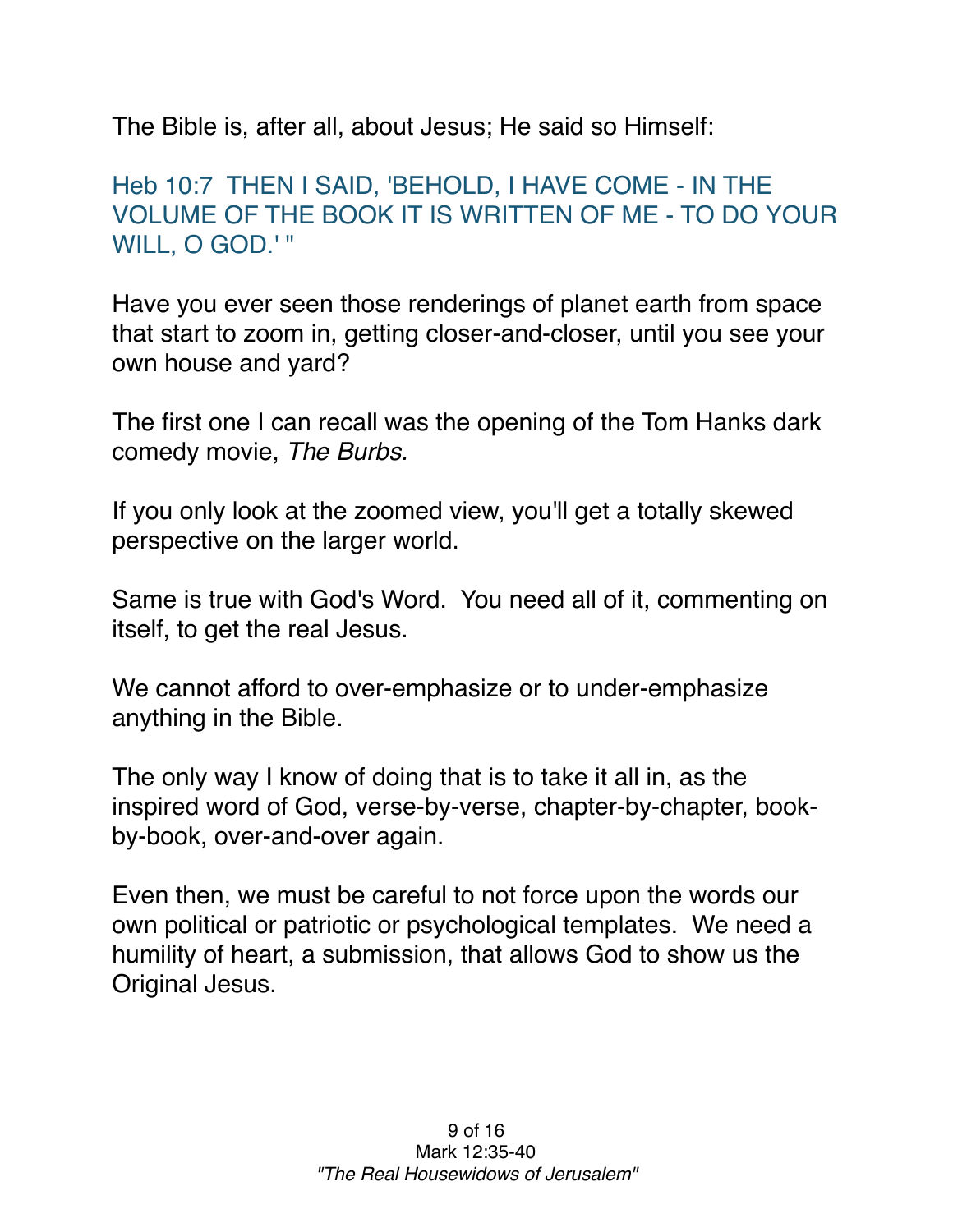#2 Are You Revealing Jesus As You Are Present In The World? (v38-40)

Since the scribes taught about God and godliness, it was natural to expect they'd be good representatives of God.

After all, studying and teaching others the Word of God should have a profound effect on you, right?

Right - but not in their case. With their skewed picture of Jesus, their behavior fell far short of being godly.

Mar 12:38 Then He said to them in His teaching, "Beware of the scribes...

Jesus was not hesitant to issue warnings. The teachings you listen to, and the books you read, can be harmful. There are false teachings, and doctrines of demons, that can lead someone to an eternity separated from God in eternal conscious torment.

The content of the teaching ought to be examined, but so should the character of the teacher. Jesus is going to bust those scribes whose behavior reveals evil, ulterior motives.

Mar 12:38 Then He said to them in His teaching, "Beware of the scribes, who desire to go around in long robes, love greetings in the marketplaces,

Mar 12:39 the best seats in the synagogues, and the best places at feasts,

We should not conclude that all scribes were bad, or equally bad. We saw, earlier in the chapter, a sincere scribe, who Jesus said was "not far from the Kingdom of God."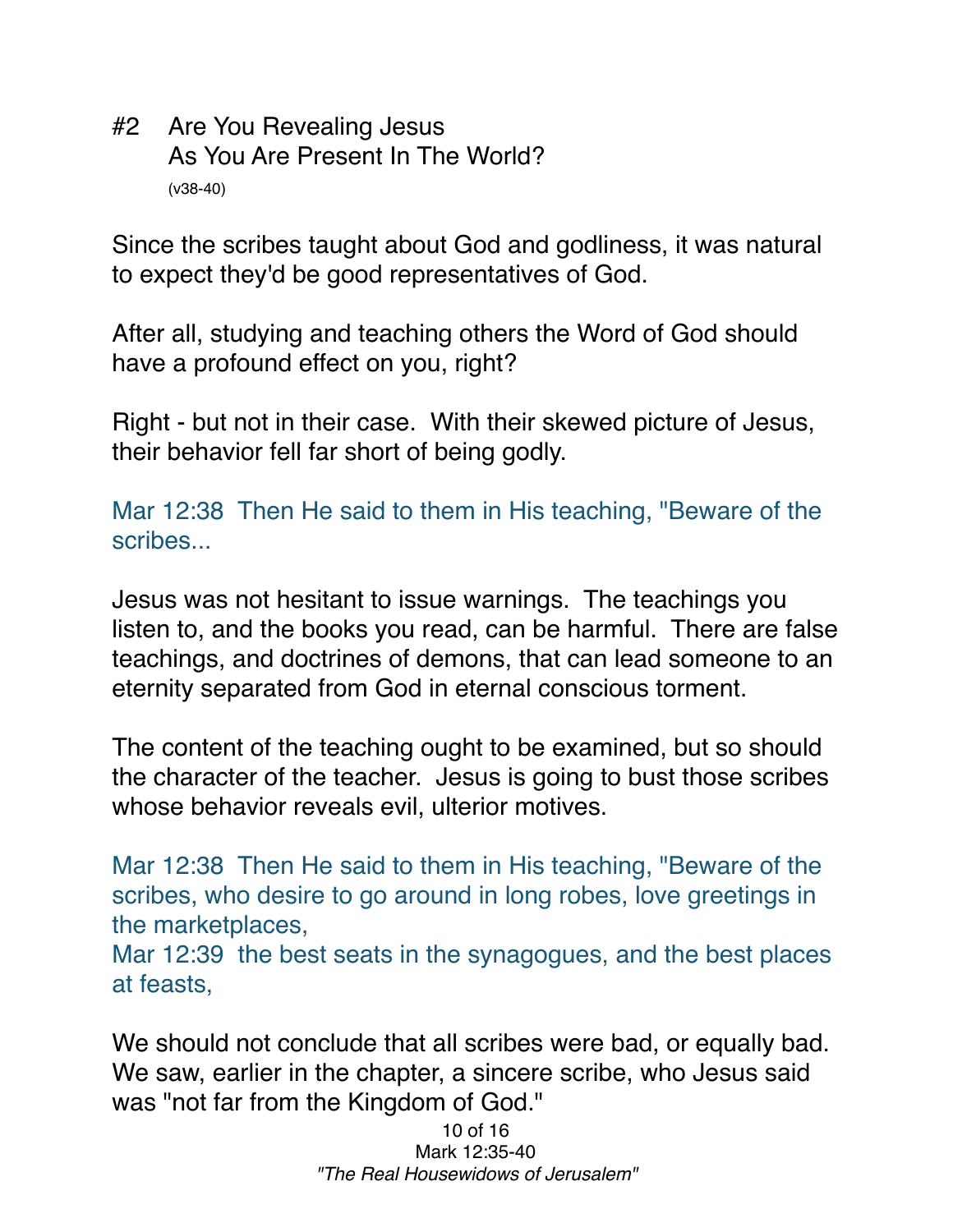Jesus was setting forth tests whereby His hearers might determine the character of the scribes in whom they would put their trust.

The scribes to avoid were those who had a certain way of walking. They purposely moved in such a way as to call the utmost attention to their long, swishing robes. We might say they sashayed.

In the pulpit, there's a fine line between being engaging and becoming entertaining. It's of course wrong to judge motives, but some guys, and gals, are obviously over-the-top in their presentation of the Word of God. It becomes more of a performance than it is preaching.

The "greetings in the marketplace" were something more than saying "Hi," and asking, "How are you?" Because of their position as teachers, these guys were shown honor and respect. That's OK, until some of them expected, for example, to be kissed on the hand when greeted.

I remember after my confirmation in the Roman Catholic Church, having to wait in line to kiss the bishop's ring. It was weird, to say the least, but I was under the distinct impression that I'd be lost forever if I didn't do it.

I can appreciate proper respect for position. I remember a scene from the TV political drama, *The West Wing,* where a certain reporter didn't stand when the President of the United States walked in. President Martin Sheen gave an articulate scolding to her about the need of showing respect for the office, not the man.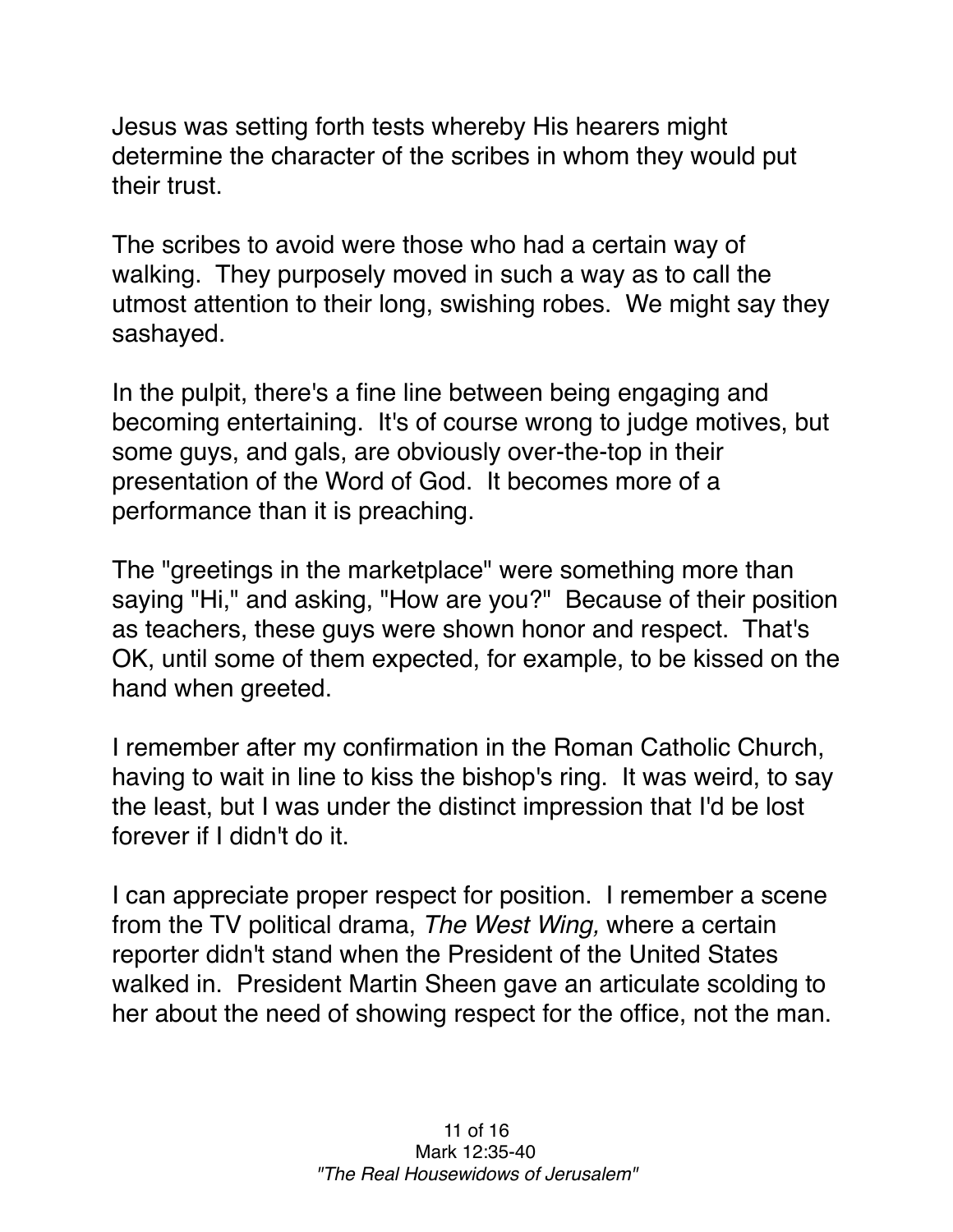Because I'm a pastor, I get called a lot of names. Reverend... Pastor... Pastor Gene... Pastor Pensiero... PG... and Gene. For a while one dear brother, who misread the text, used to refer to me as Pasture. I didn't have the heart to correct him.

(Of course, because of who I am, I get called a lot of other names!).

"The best seats in the synagogue" were on the bench at the end of the room before the chest where the Scripture scrolls were kept. It faced the audience and was reserved for the leaders and people of distinction.

It is customary in many denominational churches for the elders and maybe the deacons to sit on the stage during the service, behind the pulpit, facing the congregation.

I'm sorry, but I can't think of anything more awkward. Instead of listening to the Word being taught, I'm looking at those guys, to see their reaction. Or to see if they're paying attention at all.

Especially with so many of us using our phones or tablets as our Bible, think of the potential for distraction as these guys post on Facebook during the sermon.

"The best places at feasts" refers to the places on the reclining couches reserved for the most honored guests. Today we'd refer to it as the head table.

Mar 12:40 who devour widows' houses, and for a pretense make long prayers. These will receive greater condemnation."

One of the commentaries I consulted explained the relationship between scribes and widows, saying: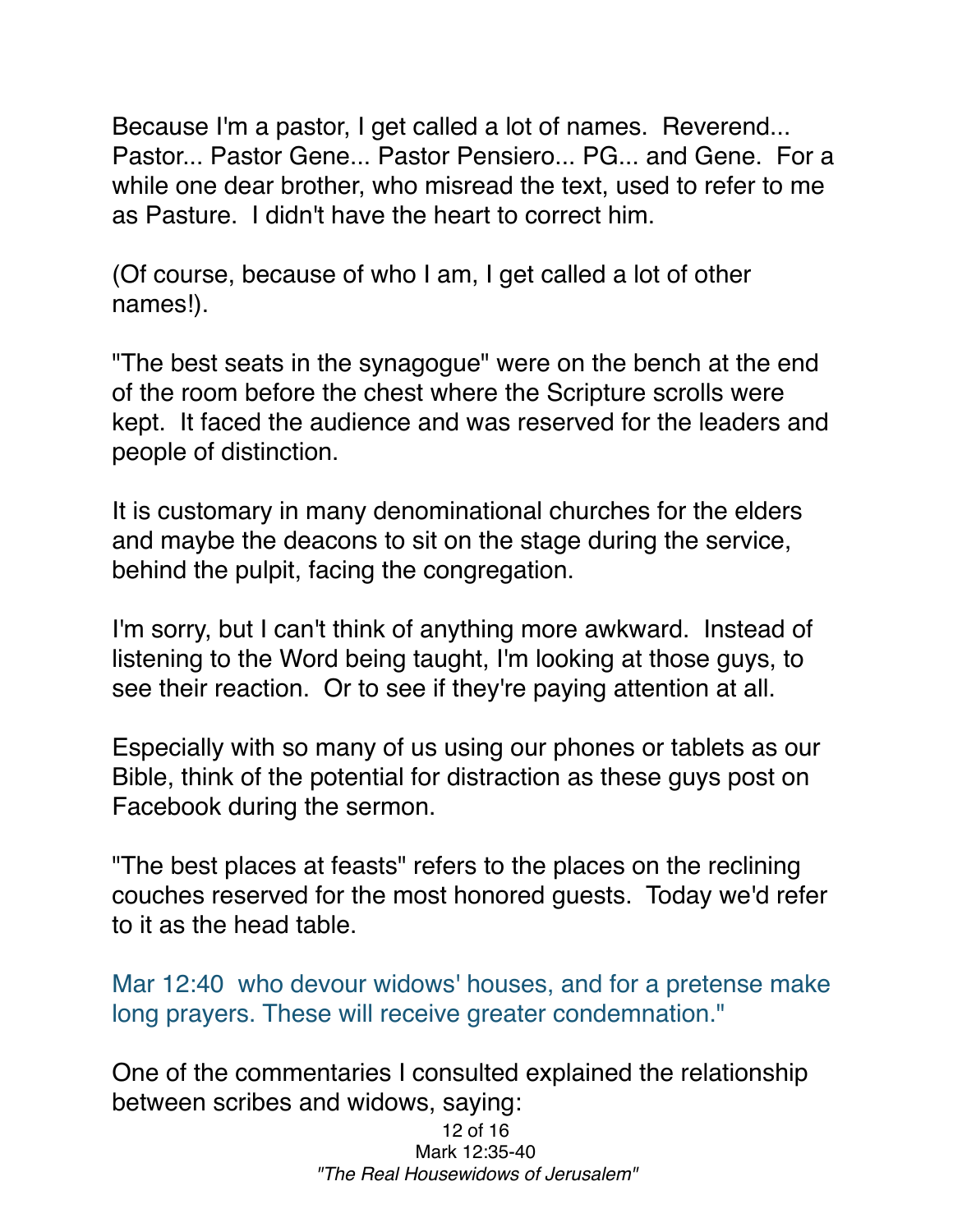As one of their functions, **scribes serve as consultants in estate planning for widows.** Their role gave them the opportunity to convince lonely and susceptible women that their money and property should either be given to [them].

How low can you go? Cheating widows for personal gain is just slimy.

We believe it's best to not ask for money, but to let God move on the hearts of His saints to give. We talk about money when the text talks about it; and then we are careful to not come across as needy.

In thirty years, we've never been wanting.

Pretentious, long prayers were another hallmark of the slimy scribes. In public, they prayed extra long and extra loud, using the best King James English, in order to appear spiritual. Their eloquence and breath control and articulation was like that of a stage actor playing the part of a godly man.

Every now and then, when we open up for congregational prayer at a service, we'll have someone 'pray' a Bible study. It quickly becomes clear that they have a point they wish to get across to others, and they do it by pretending to pray, when they're really preaching.

Jesus painted a pretty good picture of these guys. His hearers would recognize many of the scribes as having these tendencies.

Their godlessness was far more serious than we might think. Jesus said, "they will receive greater condemnation."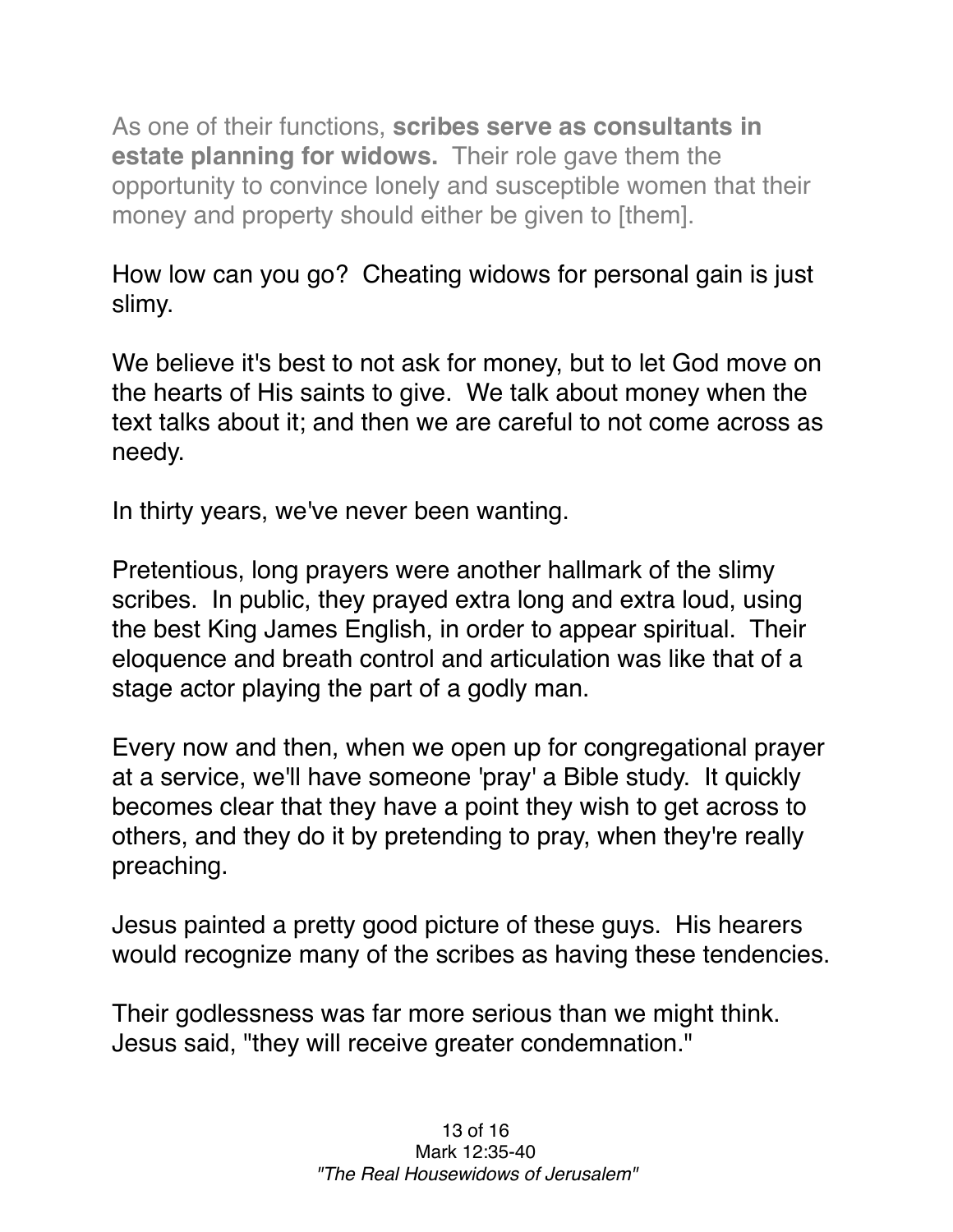The "condemnation" in question is eternal, at the final judgment. A final judgment which, by the way, will be meted-out by Jesus.

We know that all the wicked dead, all those who have died rejecting Jesus, will be raised from the dead simultaneously, to be judged and then cast alive into the Lake of Fire to suffer eternal conscious torment.

You can read about it at the end of chapter twenty in the last book in the Bible, the Revelation.

If all nonbelievers are to be thrown into the Lake of Fire, how is it that Jesus spoke of "greater condemnation" for some of them?

Another way this question is sometimes asked is this: "Are there degrees of punishment in Hell?"

Biblically, the answer is "Yes." Allow me to read a few verses:

Mat 11:20 Then [Jesus] began to rebuke the cities in which most of His mighty works had been done, because they did not repent: Mat 11:21 "Woe to you, Chorazin! Woe to you, Bethsaida! For if the mighty works which were done in you had been done in Tyre and Sidon, they would have repented long ago in sackcloth and ashes.

Mat 11:22 But I say to you, it will be more tolerable for Tyre and Sidon in the day of judgment than for you.

Luk 12:47 And that servant who knew his master's will, and did not prepare himself or do according to his will, shall be beaten with many stripes.

Luk 12:48 But he who did not know, yet committed things deserving of stripes, shall be beaten with few...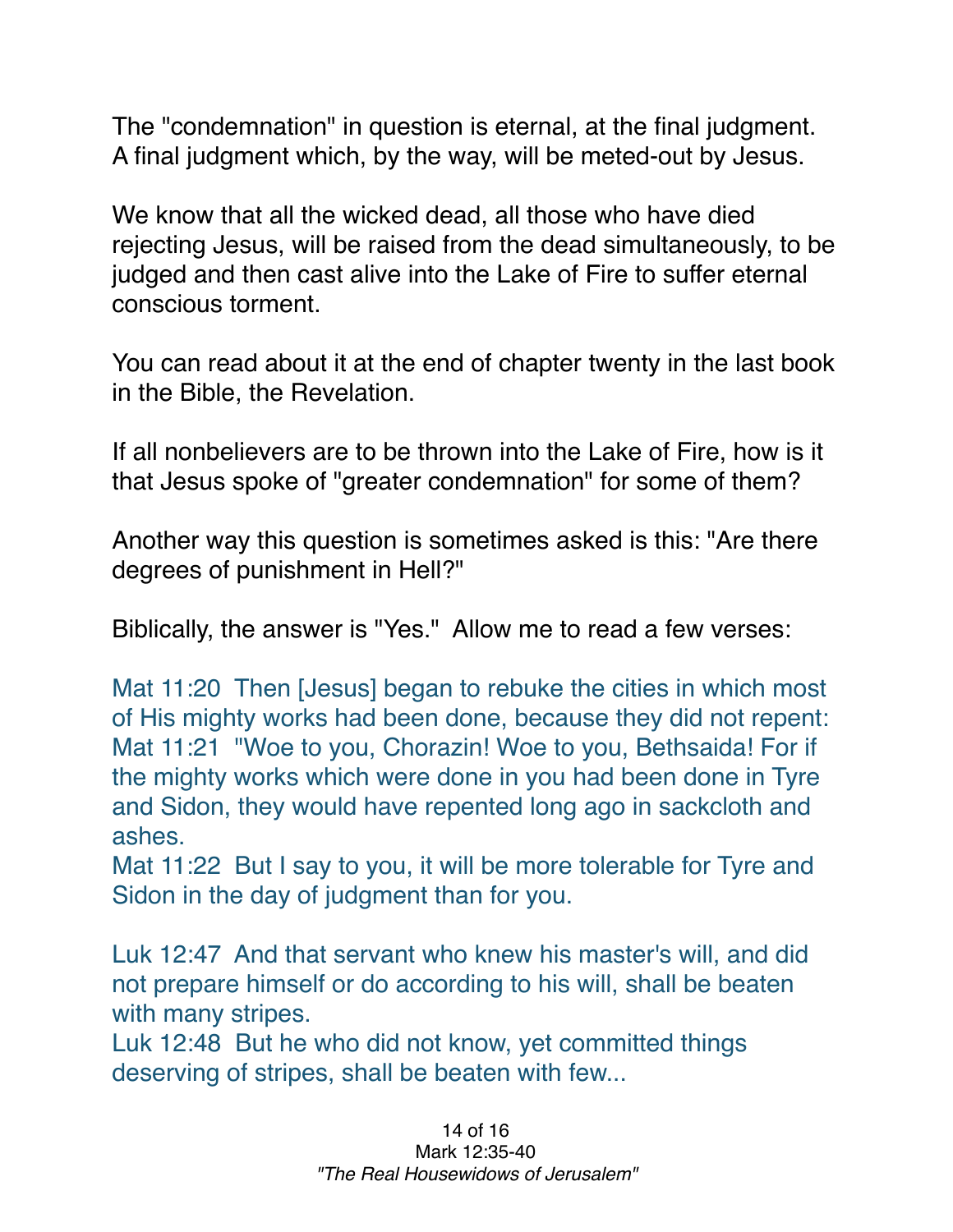Heb 10:29, "How much severer punishment do you think he will deserve who has trampled under foot the Son of God, and has regarded as unclean the blood of the covenant by which he was sanctified, and has insulted the Spirit of grace?"

If the Bible speaks of greater condemnation for Chorazin and Bethsaida than Tyre and Sidon; of one slave receiving more punishment than another; and of a more severe punishment being reserved for those who trample underfoot the Son of God, then it would seem that there *are* degrees of punishment in Hell.

Beyond that, I have no idea exactly how those more severe punishments will be meted out. And we can be sure that the torment of all nonbelievers will be unrelenting.

Christian means *Christ-like.* It's a basic fact of Christianity that the world gets its picture of Jesus from observing you and me. It's a like-it-or-not situation. It goes with the territory; it's part of the package.

The word "represent" has become a popular shorthand to encourage someone to be and to do their best. If you tell me you're going to be in a competition of some kind, I'll just say, "Represent," and you'll understand what I mean.

If you do well, I might say to you, "Way to represent." It's understood that the folks who saw you got a good impression of those in your group.

We - and by "we" I mean believers in Jesus Christ - ought to start using the word more. We can remind ourselves, and each other, that, both in church but also out in the world, we represent the Original Jesus of the Bible.